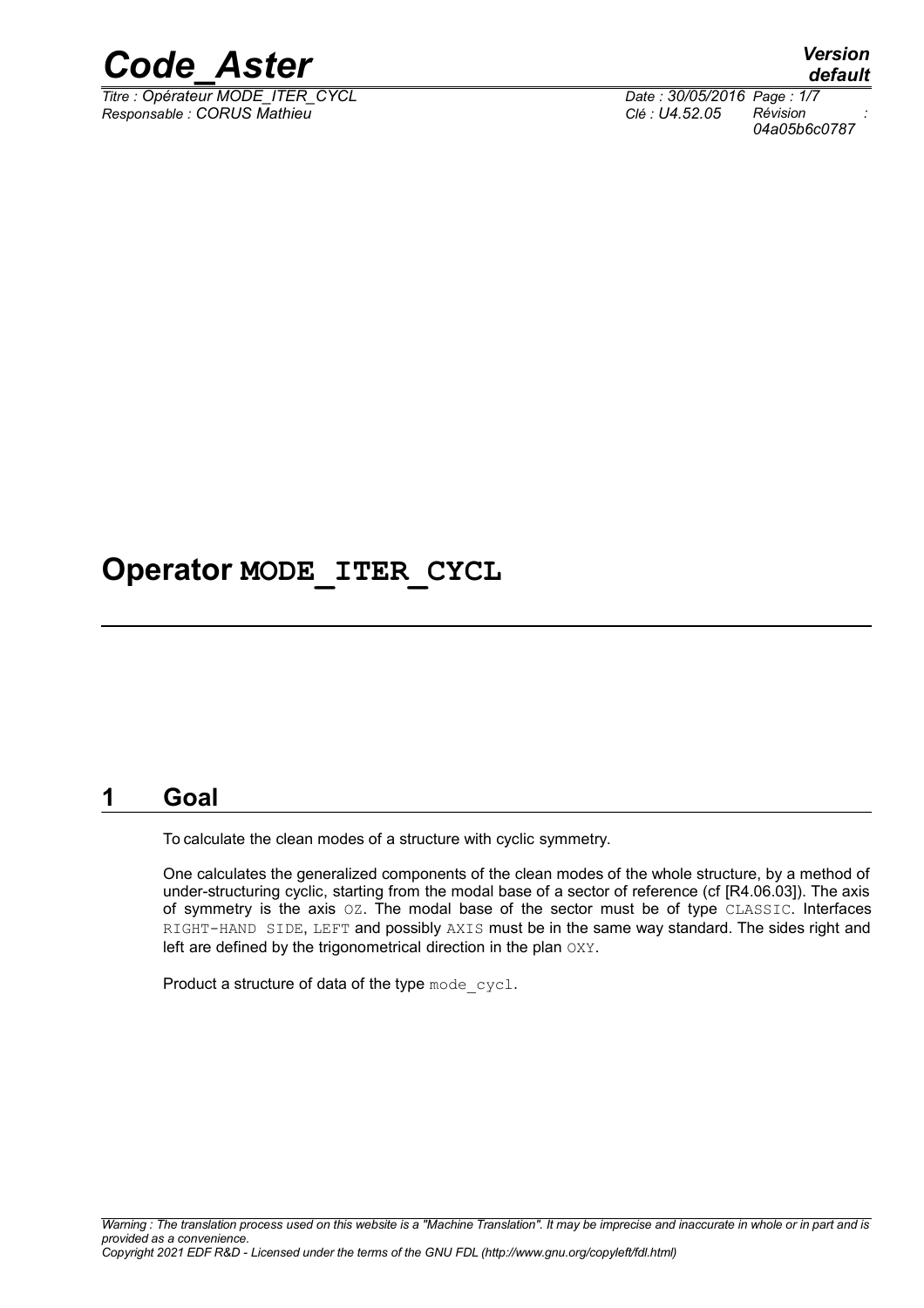*Titre : Opérateur MODE\_ITER\_CYCL Date : 30/05/2016 Page : 2/7 Responsable : CORUS Mathieu Clé : U4.52.05 Révision :*

mocy [mode\_cycl] **=** MODE\_ITER\_CYCL (

*default 04a05b6c0787*

## **2 Syntax**

|               | BASE MODALE $=$ bamo, |                            |                                               |                                                                                                                                                                                                                                                                  | [mode meca]       |
|---------------|-----------------------|----------------------------|-----------------------------------------------|------------------------------------------------------------------------------------------------------------------------------------------------------------------------------------------------------------------------------------------------------------------|-------------------|
| ♦             | NB MODE $=$ nbmo,     |                            |                                               |                                                                                                                                                                                                                                                                  | $[1]$             |
|               | NB SECTEUR = $nbsec,$ |                            |                                               |                                                                                                                                                                                                                                                                  | $[1]$             |
| KN            |                       |                            |                                               | CONNECTION = $F(\bullet \quad \text{RIGHT-HAND SIDE} \quad = \quad \text{'nom int}',$                                                                                                                                                                            |                   |
|               |                       | ٠                          |                                               | LEFT $=$ 'nom int', $[KN]$                                                                                                                                                                                                                                       |                   |
|               |                       | $\,$ ,                     |                                               | $\Diamond$ AXIS = 'nom int', [KN]                                                                                                                                                                                                                                |                   |
|               | CALCULATION           | ♦                          |                                               | = $_F$ ( $\bullet$ / TOUT_DIAM = 'YES',<br>$/$ NB_DIAM = Li, $[1_I]$<br>OPTION = / 'PLUS PETITE', [DEFECT]<br>/ $'CFNTER'$ ,<br>/ $'BAND'$ ,                                                                                                                     |                   |
|               |                       |                            | If OPTION = 'CENTER':<br>$\blacklozenge$ FREQ | $=$ lifreq,                                                                                                                                                                                                                                                      | $\lceil R \rceil$ |
|               |                       |                            | If OPTION = 'BAND':<br>FREQ                   | $=$ lifreq, $[2xR]$                                                                                                                                                                                                                                              |                   |
|               |                       | ♦<br>♦<br>♦<br>♦<br>$\,$ , |                                               | NMAX $FREQ = / nbfreq, [I]$<br>$/$ 10, [DEFECT]<br>PREC_SEPARE = $/$ pre_sep, [R]<br>PREC_AJUSTE = $/$ pre_ajus, [R]<br>PREC_AJUSTE = $/$ pre_ajus, [R]<br>$/$ 1.E-6, [DEFECT]<br>NMAX_ITER = $/$ niter, [I]<br>$/$ 50 [DEFECT]<br>$\sqrt{2}$<br>50 <sub>1</sub> | [DEFECT]          |
| ♦             |                       | ♦                          |                                               | VERI CYCL = $F(\Diamond \text{ PRECISION} = / \text{prec,}$<br>/ 1.D-3, [DEFECT]<br>$CRITERION = 'RELATIVE',$                                                                                                                                                    | [R]<br>[DEFECT]   |
|               |                       | ♦<br>),                    | DIST REFE = dist ref,                         |                                                                                                                                                                                                                                                                  | [R]               |
| ♦<br>[DEFECT] | INFORMATION           | 2,                         | $=$ $/$ 1,                                    |                                                                                                                                                                                                                                                                  |                   |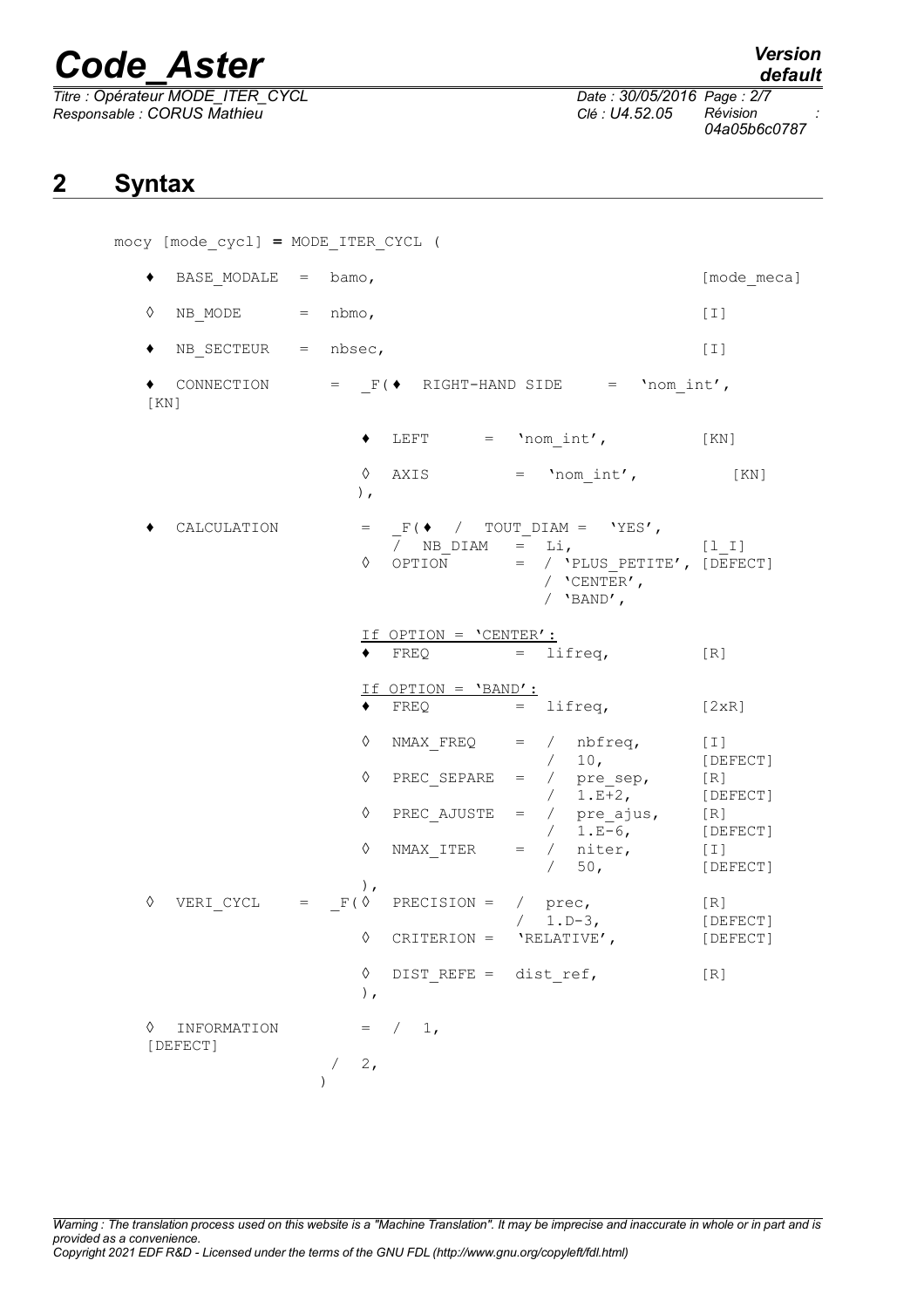*Titre : Opérateur MODE\_ITER\_CYCL Date : 30/05/2016 Page : 3/7 Responsable : CORUS Mathieu Clé : U4.52.05 Révision :*

*04a05b6c0787*

## **3 Operands**

#### **3.1 Operand BASE\_MODALE**

 $\triangleleft$  BASE MODALE = bamo

Name of the modal base of the sector built by DEFI\_BASE\_MODALE [U4.64.02].

#### **3.2 Operand NB\_MODE**

◊ NB\_MODE = nbmo

Many modes clean of the sector to be used for cyclic calculation. By defaults, if the keyword does not appear, all the clean modes of the modal base are used.

#### **3.3 Operand NB\_SECTEUR**

♦ NB\_SECTEUR = nbsec

Many basic sectors necessary to the construction of the total structure.

#### **3.4 Keyword CONNECTION**

CONNECTION

Keyword factor for the definition of the connections between the sectors.

#### **3.4.1 Operands RIGHT-HAND SIDE / LEFT / AXIS**

See [Figure 3.6-a].

- ♦ RIGHT-HAND SIDE = 'nom\_int'
- Name of the right interface of the sector.
- $LEFT = 'nom int'$

Name of the left interface of the sector.

◊ AXIS = 'nom\_int'

Name of the interface of the axis of the sector. They are common points with all the sectors.

#### **3.5 Keyword CALCULATION**

♦ CALCULATION

Keyword factor to define the mode of research of the clean modes.

#### **3.5.1 Operands TOUT\_DIAM / NB\_DIAM**

◊ TOUT\_DIAM = 'YES'

The modes associated with all the numbers of nodal diameters will be calculated.

◊ NB\_DIAM = Li

List of the numbers of nodal diameters to calculate. By defaults, all the numbers of nodal diameters possible are studied.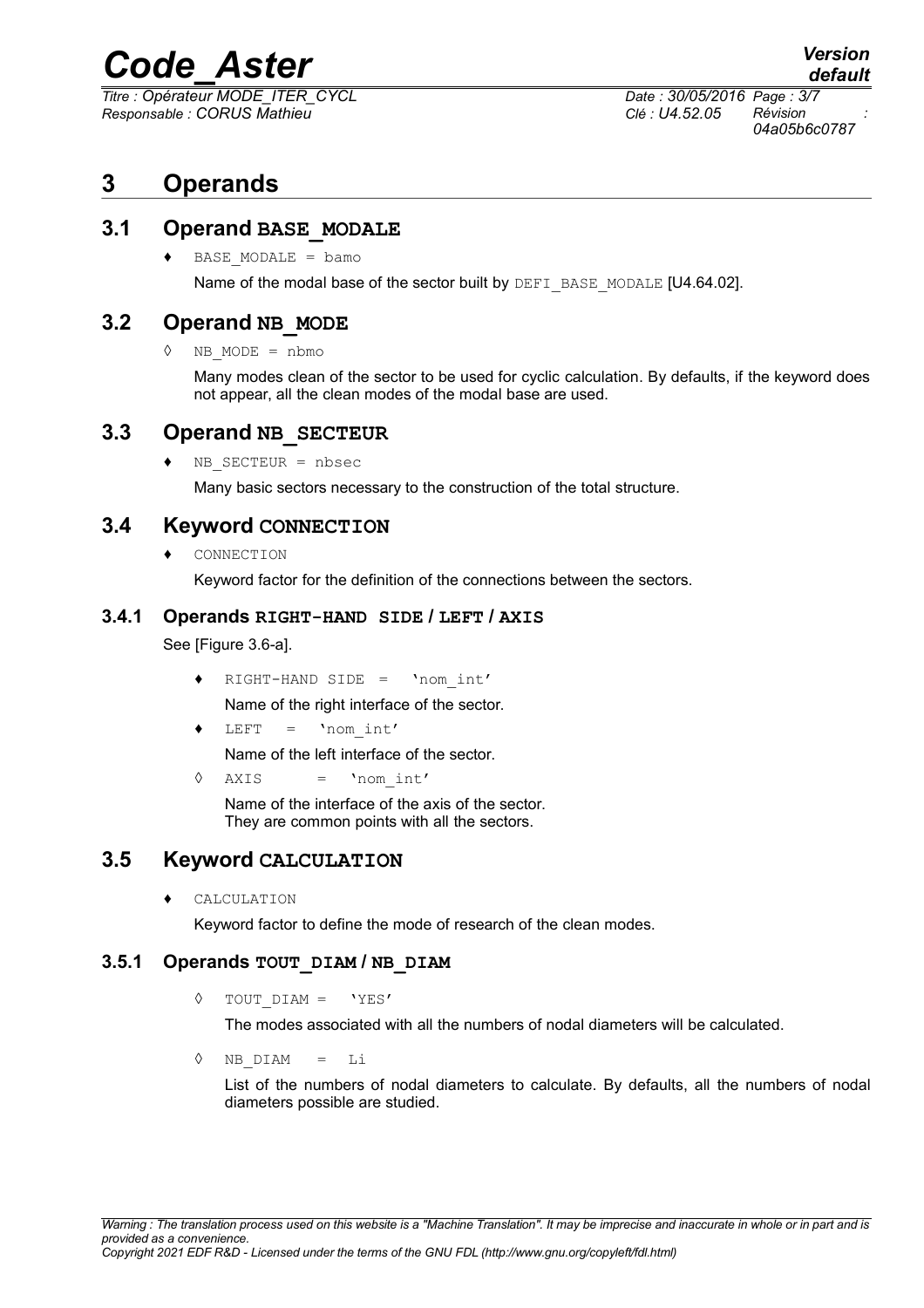*Titre : Opérateur MODE\_ITER\_CYCL Date : 30/05/2016 Page : 4/7 Responsable : CORUS Mathieu Clé : U4.52.05 Révision :*

*04a05b6c0787*

#### **3.5.2 Operand OPTION**

| ♦ | $OPTION =$ |                                                                                                                                                                                   |
|---|------------|-----------------------------------------------------------------------------------------------------------------------------------------------------------------------------------|
|   |            | 'PLUS PETITE': to calculate by a method of iteration reverses the clean modes the<br>corresponding to smallest frequencies for each number of required<br>diameters.              |
|   | 'CENTER' : | to calculate the clean modes centered around a frequency requested<br>by the keyword LIST FREQ.                                                                                   |
|   | $'$ BAND': | to calculate the clean modes between two frequencies given by the<br>user by the keyword LIST FREQ.                                                                               |
|   |            | The Eigen frequencies are separated by dichotomy then the clean<br>modes calculated by iterations opposite centered on the frequencies<br>resulting from the stage of separation. |

#### **3.5.3 Operands FREQ / NMAX\_FREQ**

◊ FREQ = lifreq

List of the frequencies of which the use depends on the selected option:

```
OPTION = 'BAND'
```
2 values are expected  $(f_1 \leq f_2)$  who define the band.

```
OPTION = 'CENTER'
```
1 is expected value which is the centre frequency of the interval.

OPTION = 'PLUS\_PETITE'

One calculates the smallest Eigen frequencies of the structure. By default, one calculates the 10 first. The keyword FREQ then does not have direction in this case, it does not have to be indicated.

◊ NMAX\_FREQ = nbfreq

Many frequencies to be calculated for each number of nodal diameters asked. If this keyword does not appear, one calculates as many frequencies, for each nodal diameter, that there are clean modes used in the modal base (keyword NB\_MODE).

#### **3.5.4 Operands PREC\_SEPARE / PREC\_AJUSTE / NMAX\_ITER**

◊ PREC\_SEPARE = pre\_sep

Precision of separation of the frequencies for option 'BAND'.

```
\Diamond PREC AJUSTE = pre ajus
```
Precision used for the calculation of the modes (all OPTIONS).

◊ NMAX\_ITER = niter

Maximum number of iterations opposite (all OPTIONS).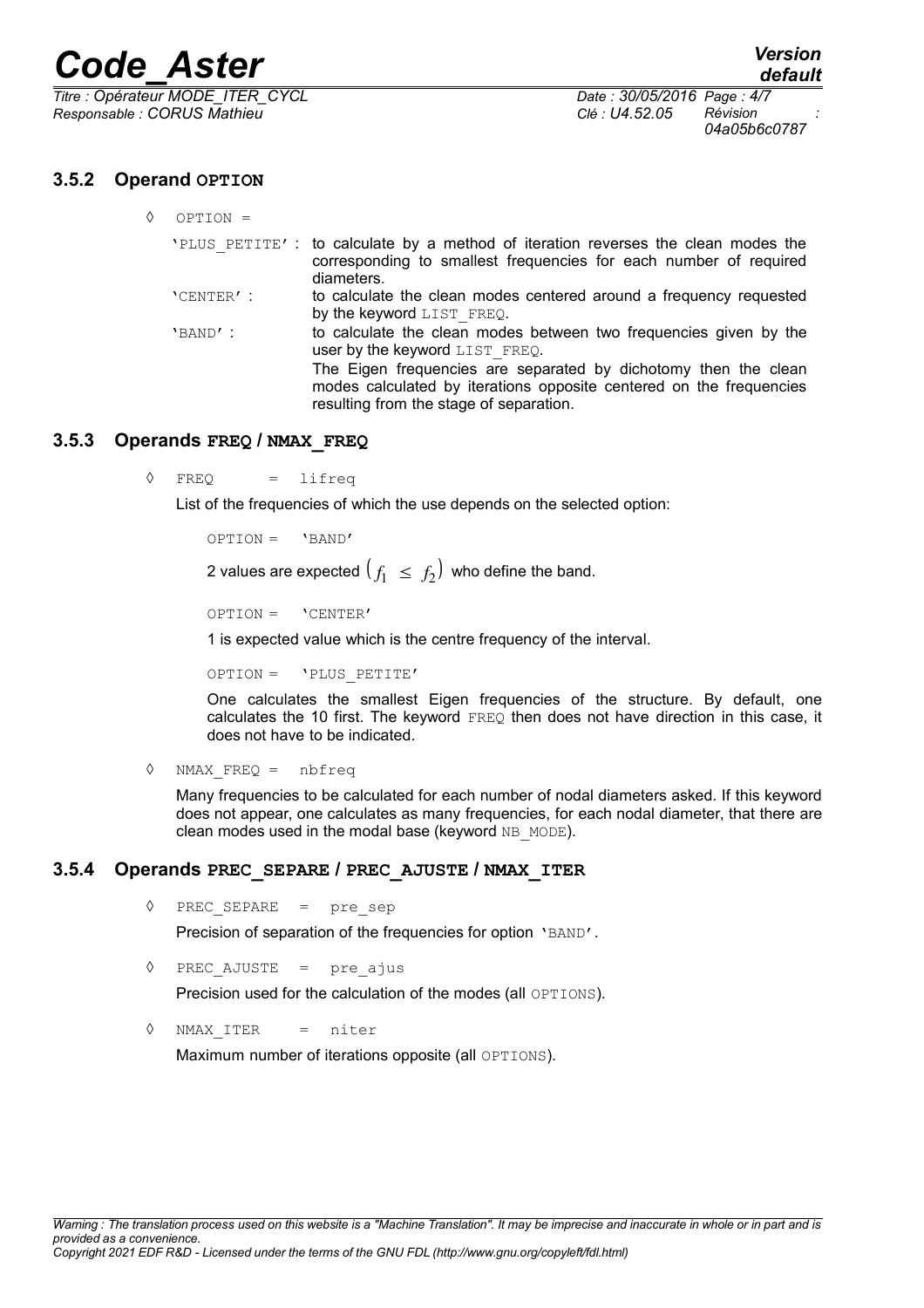*Titre : Opérateur MODE\_ITER\_CYCL Date : 30/05/2016 Page : 5/7 Responsable : CORUS Mathieu Clé : U4.52.05 Révision :*

*04a05b6c0787*

### **3.6 Keyword VERI\_CYCL**

VERI CYCL

Keyword for checking of the coherence of the interfaces given in cyclic term of repetitivity.



**Figure 3.6-a**

#### **3.6.1 Operands PRECISION / DIST\_REFE**

```
\sqrt[6]{} PRECISION = prec<br>\sqrt[6]{} DIST REFE = dist
```
DIST REFE = dist ref

The test of coherence between 2 contiguous sectors will be determined by the product prec\*dist\_ref. If DIST\_REFE is not informed, it will be automatically calculated proportionally with prec and with a maximum value of coordinate of a sector.

#### **3.7 Operand INFORMATION**

◊ INFORMATION =

Level of impression

- 1 pas d' impression,
- 2 writing of the frequencies and generalized parameters obtained and the relative participations of the various modes of the base.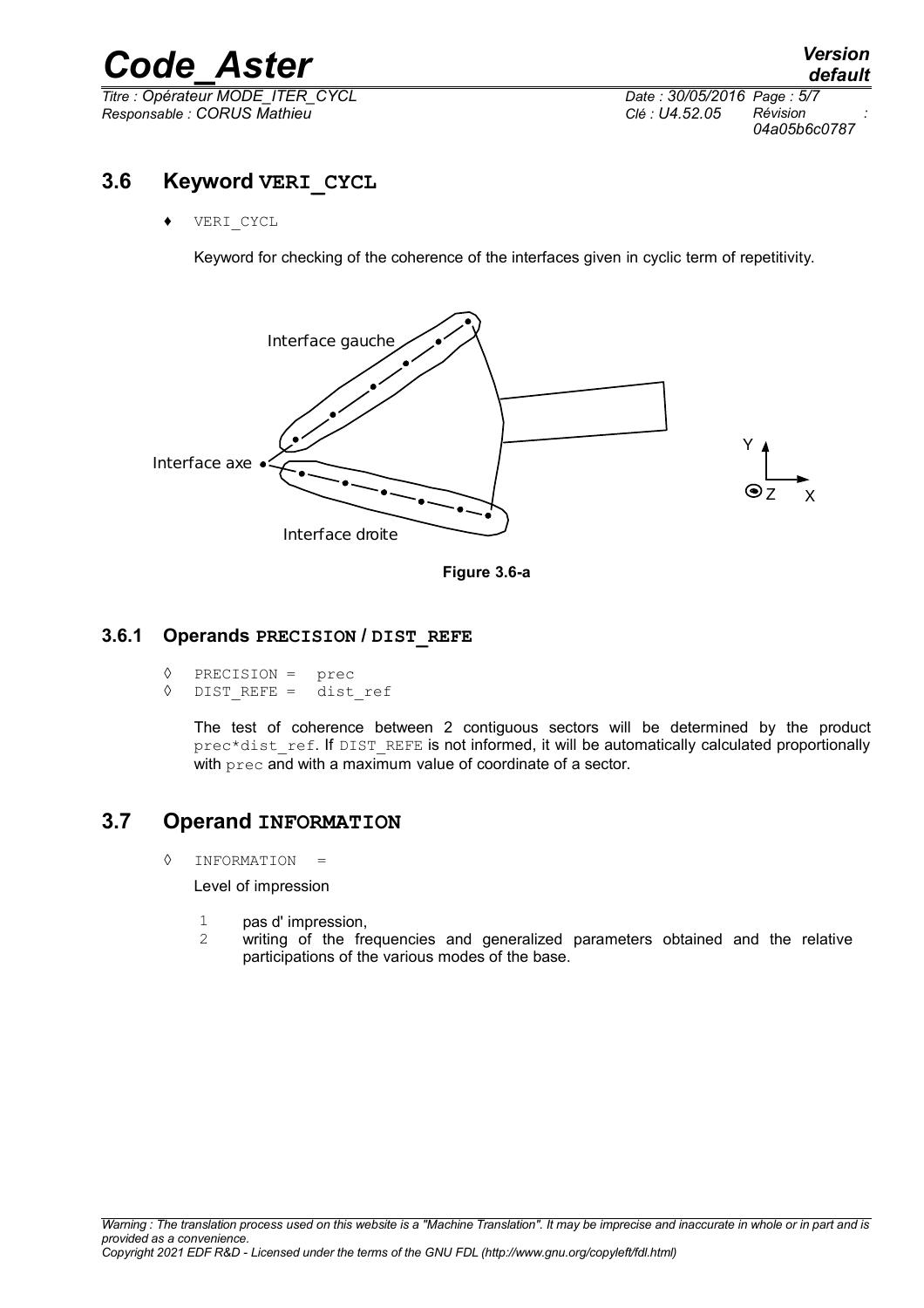#

*Titre : Opérateur MODE\_ITER\_CYCL Date : 30/05/2016 Page : 6/7 Responsable : CORUS Mathieu Clé : U4.52.05 Révision :*

*04a05b6c0787*

### **4 Cyclic under-structuring example**

```
ANNULAR PLATE ENCASTREE ON A HUB - METHOD OF CRAIG-BAMPTON
sector = LIRE MAILLAGE ( )
model = AFFF MODELE ( MAILLAGE= sector,
                              AFFE = F ( ALL = ' OUI',PHENOMENON = ' MECANIQUE',
                                         MODELISATION=' DKT') )
to subdue = DEFI_MATERIAU (ELAS = F (E=2.E11, NU=0.3, RHO=7800.0)
  )
channel = AFFF MATERIAU (MAILLAGE= sector,
                        AFFE =_F (ALL = ' OUI', MATER= MATER) )<br>(MODEL = model,
char = AFFE CARA ELEM
                        HULL = (ALL = ' OUT', EPAIS = 0,001) )load = AFFE CHAR MECA (MODEL = model DDL_IMPO= (TOUT=' OUI', DX=0., DY=0., DRZ=0.),
                          DDL_IMPO= (GROUP_NO=' AXE', DZ=0., DRX=0., 
DRY=0.),
                          DDL_IMPO= (GROUP_NO=' DROIT', DZ=0., DRX=0., 
DRY=0.),
                          DDL_IMPO= (GROUP_NO=' GAUCH', DZ=0., DRX=0., 
DRY=0.))
#
# CONSTRUCTION OF THE MATRICES OF RIGIDITY AND MASS OF THE BASIC SECTOR
#
rigiele = CALC_MATR_ELEM (MODEL = model, LOAD = load,
                        CHAM_MATER= chammat, CARA_ELEM = chamcar,
OPTION = 'RIGI_MECA' )
massele = CALC_MATR_ELEM (MODEL = model, LOAD = load,
                        CHAM MATER= chammat, CARA ELEM = chamcar,
                         OPTION = 'MASS_MECA' )
numerot = NUMBER DDL (MATR RIGI = rigiele )
matrix = ASSE MATRICE (MATR ELEM = rigiele, NUME DDL = numerot )
matus = ASSE</math> <i>MATRICE</i> (MATR <i>ELEM</i> = <i>massele</i>, <i>NUME</i> <i>DDL</i> = <i>numerot</i>)#
# CALCULATION OF THE DYNAMIC MODES OF THE BASIC SECTOR
#
modes = CALC MODES (MATR RIGI = matrix).MATR MASS = matmass,
                    CALC FREQ= F (NMAX FREQ= 15) )
#
# DEFINITION OF THE INTERFACES AND THE STATIC MODES ASSOCIATE
#
\text{limit} = DEFI INTERF DYNA (NUME DDL = numerot, IMPR= 2,
                            INTERFACE= _F (NOM=' DROITE', TYPE=' CRAIGB',
                                       'RIGHT' GROUP NO=,
   MASQUE= ( 'DX', 'DY', 'DRZ'), () INTERFACE= _F (NOM=' GAUCHE', TYPE=' CRAIGB',
                                       GROUP_NO= 'GAUCH',
                            MASQUE= ('DX', 'DY', 'DRZ') ) )
#
# CALCULATION OF THE BASE OF PROJECTION = RECOVERY OF THE DYNAMIC MODES
# AND CALCULATION OF THE STATIC MODES
bamo = DEFI_BASE_MODALE (CLASSIQUE= F (INTERF_DYNA= lint, IMPR= 2,
                                       MODE MECA = modes,
                                       NMAX MODE= 15)
```